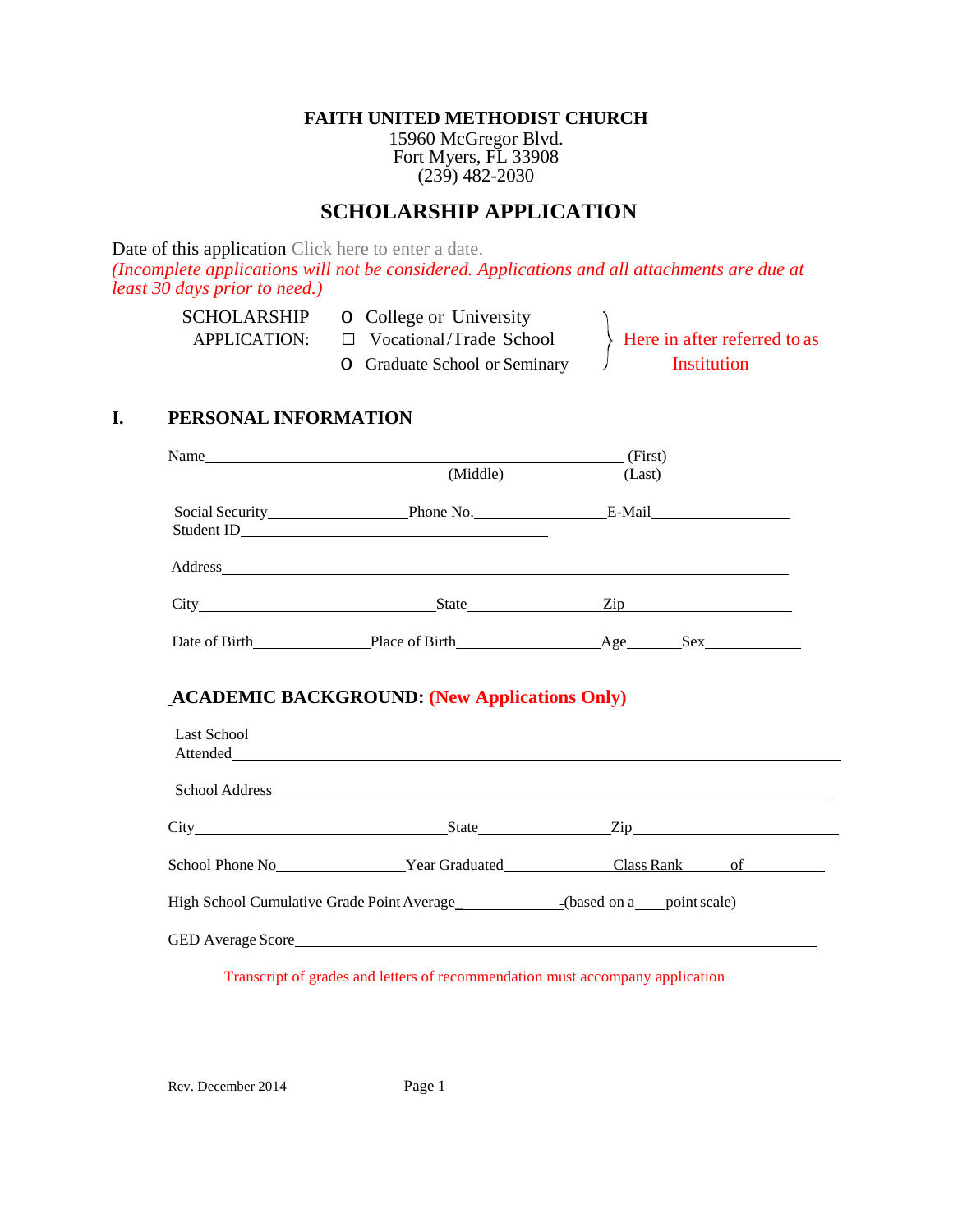#### **FAITH UNITED METHODIST CHURCH SCHOLARSHIP APPLICATION** (Cont.)

## 11. ACADEMIC BACKGROUND (Renewal Applicants Only)

|      |                                                             | <b>Institution Attended</b>                                                                          |            |              |  |  |  |  |  |  |
|------|-------------------------------------------------------------|------------------------------------------------------------------------------------------------------|------------|--------------|--|--|--|--|--|--|
|      |                                                             | City State Zip Zip                                                                                   |            |              |  |  |  |  |  |  |
|      |                                                             |                                                                                                      |            |              |  |  |  |  |  |  |
|      | Copy of semester's final grades to be included<br>$\bullet$ |                                                                                                      |            |              |  |  |  |  |  |  |
| 111. | <b>EDUCATIONAL PLANS</b>                                    |                                                                                                      |            |              |  |  |  |  |  |  |
|      |                                                             |                                                                                                      |            |              |  |  |  |  |  |  |
|      |                                                             |                                                                                                      |            |              |  |  |  |  |  |  |
|      |                                                             |                                                                                                      |            |              |  |  |  |  |  |  |
|      |                                                             | Will you attend o full-time o part-time (less than 12 hours) Semester/Term__________________________ |            |              |  |  |  |  |  |  |
|      |                                                             |                                                                                                      |            |              |  |  |  |  |  |  |
| IV   |                                                             | CHURCH, SCHOOL AND COMMUNITYACTIVITIES                                                               |            |              |  |  |  |  |  |  |
|      |                                                             | Are you a member of Faith United Methodist Church?                                                   | $\Box$ Yes | $\square$ No |  |  |  |  |  |  |
|      |                                                             | Are you a Dependent Child of a F. U. M. Church Member?                                               | $\neg$ Yes | $\square$ No |  |  |  |  |  |  |
|      |                                                             | Have you actively attended F. U. M. C. for at least oneyear?<br>If Yes, What year?                   | $\Box$ Yes | $\Box$ No    |  |  |  |  |  |  |

Page 2